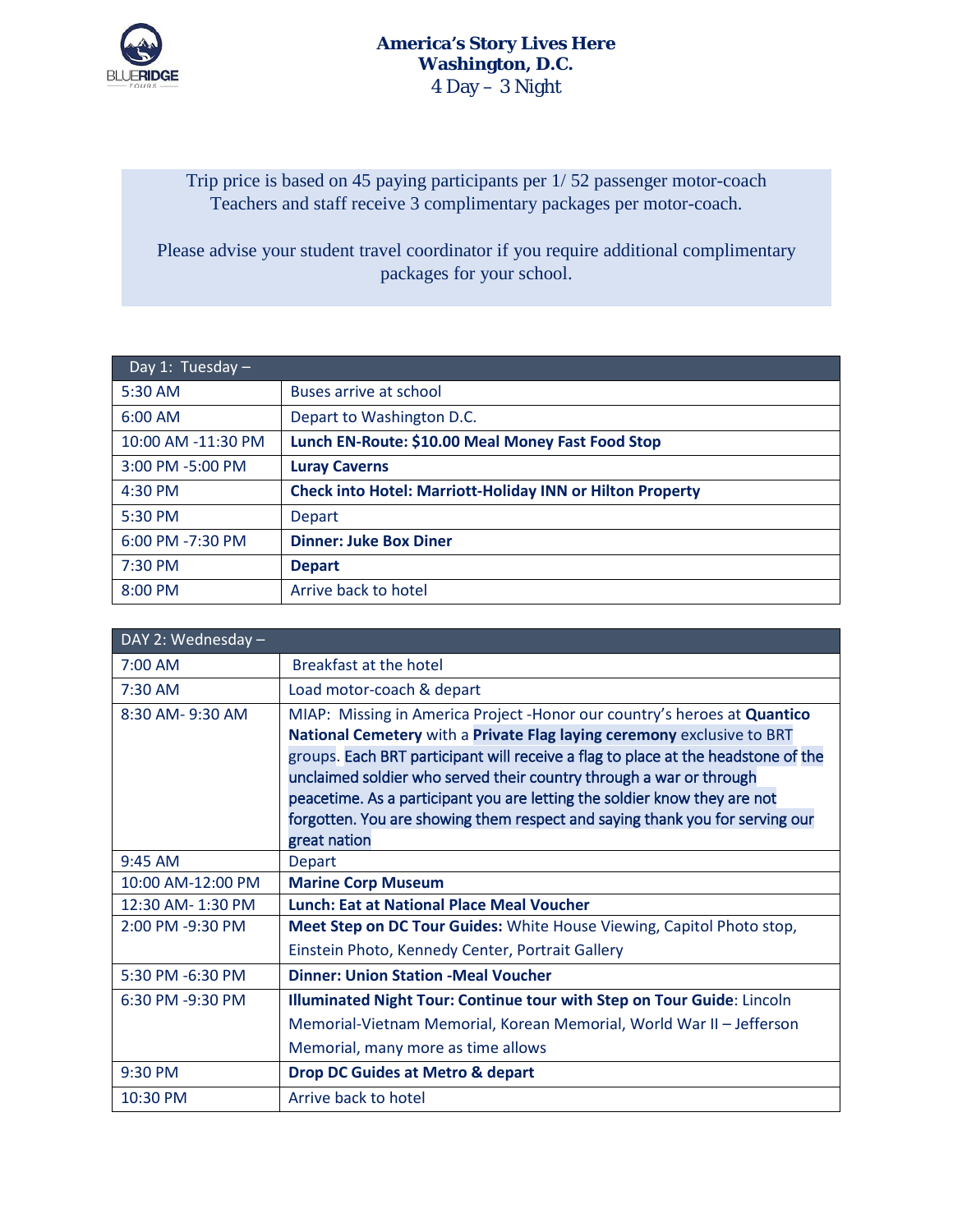

| DAY 3: Thursday $-$ |                                                                         |  |  |  |
|---------------------|-------------------------------------------------------------------------|--|--|--|
| $7:00$ AM           | Breakfast at the hotel                                                  |  |  |  |
| 7:30 AM             | Load motor-coach & depart                                               |  |  |  |
| 8:30 AM-11:00 AM    | <b>Walking Tour of Arlington Cemetery</b>                               |  |  |  |
| 11:15 AM            | <b>Depart</b>                                                           |  |  |  |
| 11:45 AM-12:30 PM   | Lunch: Magill's Meal Boxes-Subs, chips, cookies, fruit, water           |  |  |  |
|                     | <b>Delivered in front of Air and Space Museum</b>                       |  |  |  |
| 12:35 AM -5:00 PM   | Smithsonian's Museum - Air and Space, Natural History, American History |  |  |  |
| 5:00 PM             | Load buses in front of Natural History Museum & depart                  |  |  |  |
| 5:30 PM             | <b>Dinner: Pentagon Mall Meal Vouchers</b>                              |  |  |  |
| 6:30 PM -9:00 PM    | Pentagon 911 Memorial, Air Force Memorial, Iwo Jima                     |  |  |  |
| 9:15 PM             | Depart                                                                  |  |  |  |
| $10:00$ PM          | <b>Arrive back to hotel</b>                                             |  |  |  |

| DAY 4: Friday -    |                                    |  |  |  |
|--------------------|------------------------------------|--|--|--|
| 7:00 AM            | Breakfast at the hotel             |  |  |  |
| 8:00 AM            | Load luggage                       |  |  |  |
| 8:30 AM            | Load buses and depart              |  |  |  |
| 8:30 AM -11:00 AM  | <b>Mount Vernon House Tour</b>     |  |  |  |
| 11:15 AM           | Depart                             |  |  |  |
| 11:30 AM -12:30 PM | <b>Lunch: Old Country Buffet</b>   |  |  |  |
| 12:45 PM           | Depart for School                  |  |  |  |
|                    | <b>Dinner EN-route Meal Money</b>  |  |  |  |
| 10:30 PM           | Approximate arrival back to school |  |  |  |

| <b>PACKAGE INCLUDES:</b>                     |                                                 |  |
|----------------------------------------------|-------------------------------------------------|--|
| Deluxe Motor-coach Transportation            | <b>Marine Corp Museum</b>                       |  |
| 3 Nights Hotel Accommodations                | <b>White House Viewing</b>                      |  |
| <b>Team Blue Tour Director</b>               | <b>Capitol Photo Stop</b>                       |  |
| Prepaid Gratuities for Drivers & Travel Team | Smithsonian's -Air and Space, Natural History   |  |
| <b>Arlington Cemetery</b>                    | <b>American History Museum</b>                  |  |
| Illuminated Night Tours - Lincoln Memorial   | Mount Vernon & House Tour                       |  |
| Korean Memorial. Vietnam, World War II       |                                                 |  |
| <b>MIAP</b>                                  | Pentagon 911 Memorial, Airforce Memorial, Iwo   |  |
|                                              | Jima                                            |  |
| Jefferson, Martin Luther King, FDR,          | White House and Capitol Photo stop and viewing, |  |
| <b>Einstein Photo</b>                        | Kennedy Center, Portrait Gallery                |  |